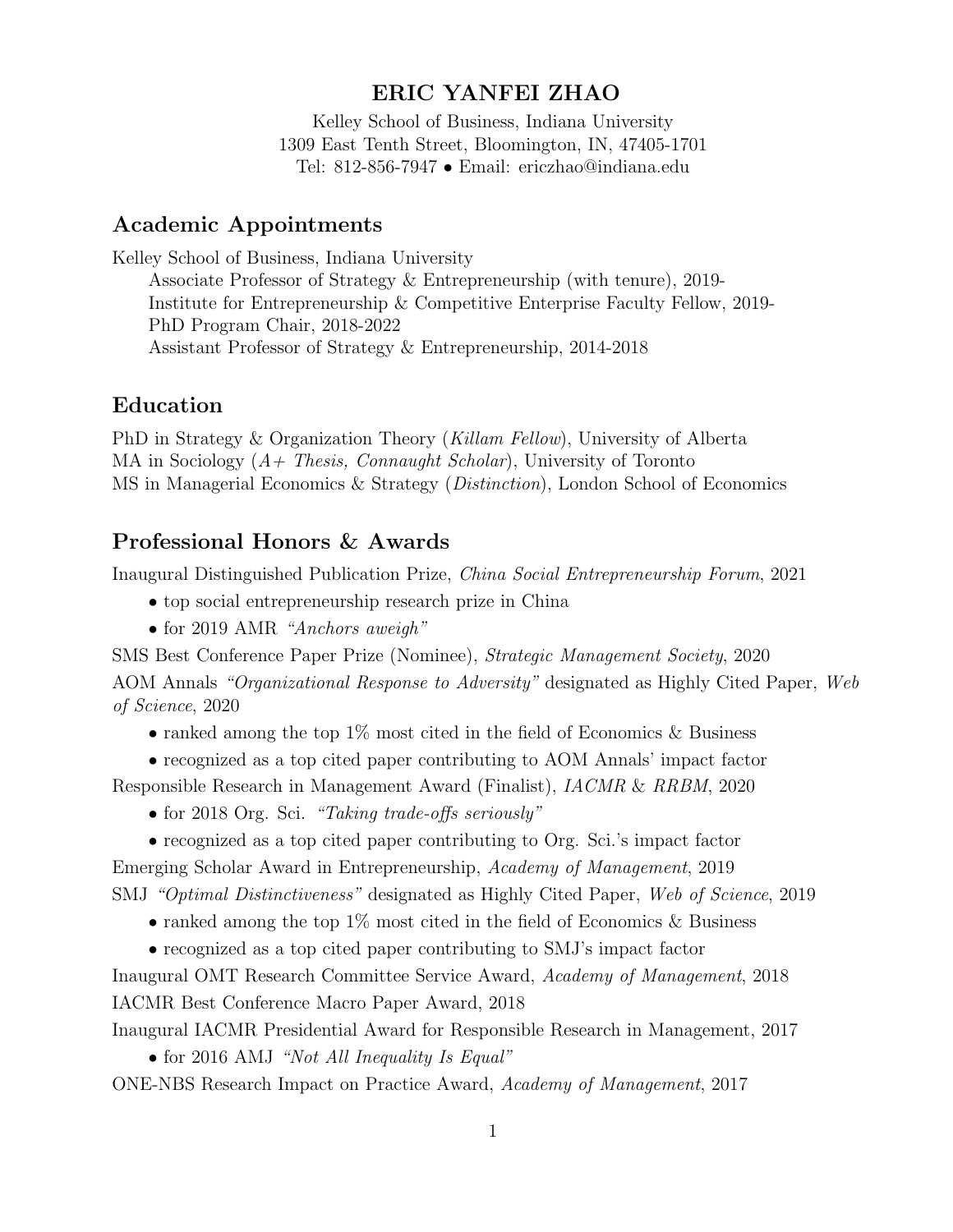• for 2016 AMJ "Funding Financial Inclusion"

D'Amore-McKim Best Paper Award, 13th Annual Social Entrepreneurship Conference, 2016 OMT Best Entrepreneurship Paper Award (Runner Up), Academy of Management, 2016 SAMS/JMS Grigor McClelland Doctoral Dissertation Award Honorable Mention, 2015 Best Student Paper on Social Innovation, European Group for Organizational Studies, 2013 Best Student Paper Award (Finalist), European Group for Organizational Studies, 2013 Glueck Best Paper Award (Finalist), Academy of Management, BPS, 2012 Distinguished Paper Award, Academy of Management, BPS, 2012 Best Student Paper Award (Finalist), Academy of Management, SIM, 2012 Temple/AIB Best Paper Award (Finalist), Academy of International Business, 2012 Best Paper Award, Academy of International Business, 2012

• best paper in the "Institutions, Governance, and CSR" Track ABCD Award for Best Reviewer, Academy of Management, OMT, 2012 Carolyn Dexter Award, Academy of Management, 2011 OMT Best International Paper Award, Academy of Management, OMT, 2011 Emerging Scholar Award (Runner Up), Academy of International Business, 2011

• for scholarly contribution to women's entrepreneurship WAIB/SSE Best Paper Award (Runner Up), Academy of International Business, 2011

• for increased gender awareness in international business research Robert J. Litschert Award (Finalist), Academy of Management, BPS, 2009 Distinguished Student Paper Award, Academy of Management, BPS, 2009

#### Books

1. Zhao, Eric Yanfei (2022) Optimal Distinctiveness: A New Agenda for the Study of Competitive Positioning of Organizations and Markets. Cambridge, UK: Cambridge University Press.

## Journal Publications (\*denotes equal first author)

- 17. Taeuscher, Karl, Eric Yanfei Zhao, and Michael Lounsbury (2022) "Categories and narratives as sources of distinctiveness: Cultural entrepreneurship within and across market categories." Strategic Management Journal, Forthcoming.
- 16. Bu, Juan, Eric Yanfei Zhao, Krista Li, and Joanna Li (2022) "Multilevel optimal distinctiveness: Examining the impact of within- and between-organization distinctiveness of product design on market performance." Strategic Management Journal, Forthcoming.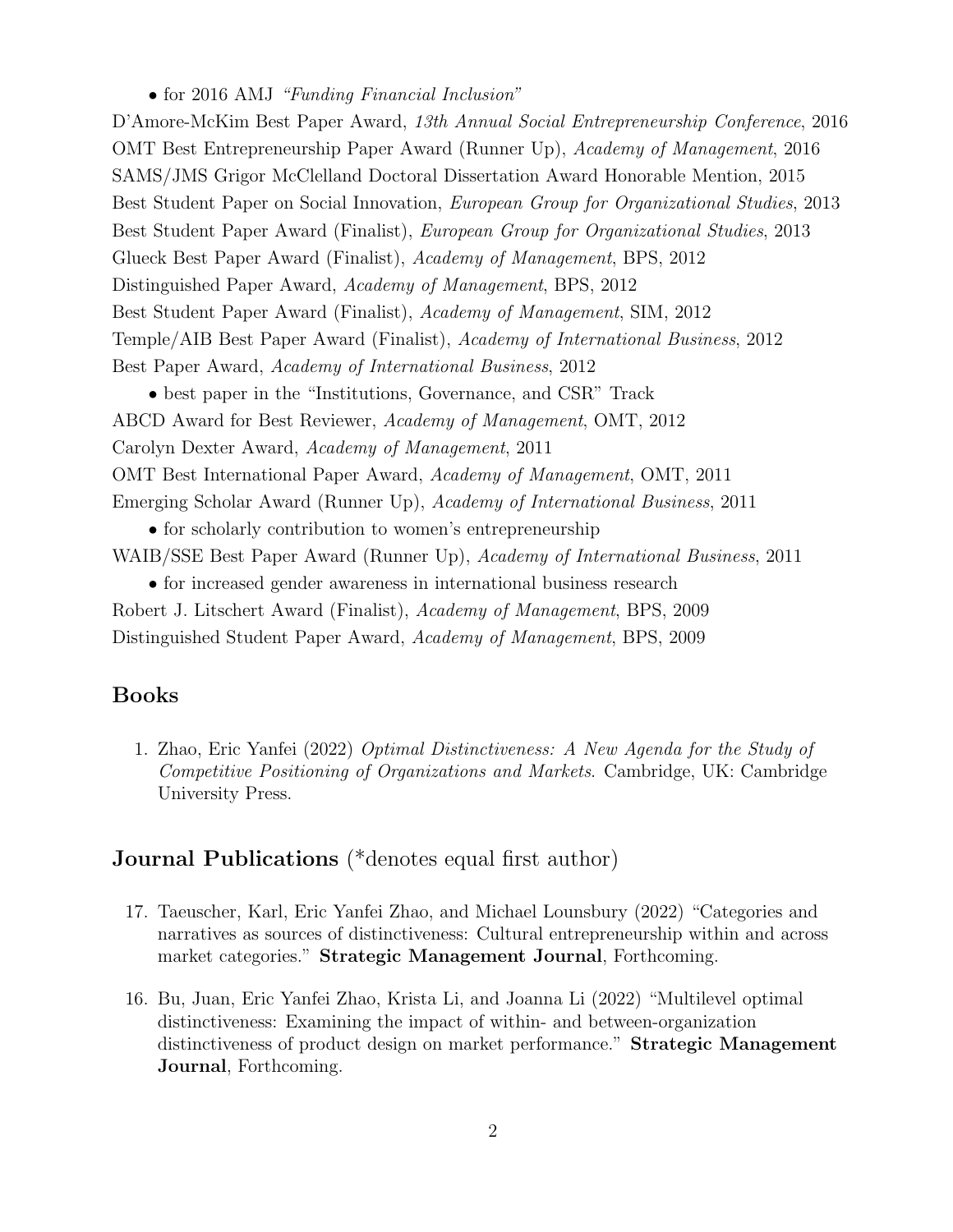- 15. Zhao, Eric Yanfei, and Mary Ann Glynn (2022) "Optimal Distinctiveness: On being the same and different." Organization Theory, 3: 1-15.
- 14. Zhao, Eric Yanfei, and Ling Yang (2021) "Women hold up half the sky? Informal institutions, entrepreneurial decisions, and gender gap in venture performance." Entrepreneurship Theory and Practice, 45(6): 1431-1462.
- 13. Williams, Trent, Eric Yanfei Zhao, Scott Sonenshein, Deniz Ucbasaran, and Gerard George (2021) "Breaking boundaries to creatively generate value: The role of resourcefulness in entrepreneurship." Journal of Business Venturing, 36: 1-17.
- 12. Grimes, Matthew, Trent Williams, and Eric Yanfei Zhao (2020) "Beyond hybridity: Accounting for the values complexity of all organizations in the study of mission and mission drift." Academy of Management Review, 45(1): 234-239.
- 11. Zhao, Eric Yanfei, Masakazu Ishihara, and P. Devereaux Jennings (2020) "Strategic entrepreneurship's dynamic tensions: Converging (diverging) effects of experience and networks on market entry timing and entrant performance." Journal of Business Venturing, 35(2): 1-23.
- 10. Grimes, Matthew, Trent Williams, and Eric Yanfei Zhao (2019) "Anchors aweigh: The sources, variety, and challenges of mission drift." Academy of Management Review, 44(4): 819-845.
- 9. Shepherd, Dean, Trent Williams, and Eric Yanfei Zhao (2019) "A framework for exploring the degree of hybridity in entrepreneurship." Academy of Management Perspectives, 33(4): 491-512.
- 8. Zhao, Eric Yanfei, Masakazu Ishihara, P. Devereaux Jennings and Michael Lounsbury (2018) "Optimal distinctiveness in the console video game industry: An exemplar-based model of proto-category evolution." Organization Science, 29(4): 588-611.
- 7. Wry, Tyler, and Eric Yanfei Zhao\* (2018) "Taking tradeoffs seriously: Examining the contextually contingent relationship between social outreach intensity and financial sustainability in global microfinance." Organization Science, 29(3): 507-528.
- 6. Zhao, Eric Yanfei, Greg Fisher, Michael Lounsbury and Danny Miller (2017) "Optimal distinctiveness: Broadening the interface between institutional theory and strategic management." Strategic Management Journal, 38(1): 93-113.
- 5. Williams, Trent, Daniel Gruber, Kathleen Sutcliffe, Dean Shepherd and Eric Yanfei Zhao (2017) "Organizational response to adversity: Fusing crisis management and resilience research streams." Academy of Management Annals, 11(2): 733-769.
- 4. Zhao, Eric Yanfei, and Michael Lounsbury (2016) "An institutional logics approach to social entrepreneurship: Market logic, religious diversity, and resource acquisition by microfinance organizations." Journal of Business Venturing, 31(6): 643-662.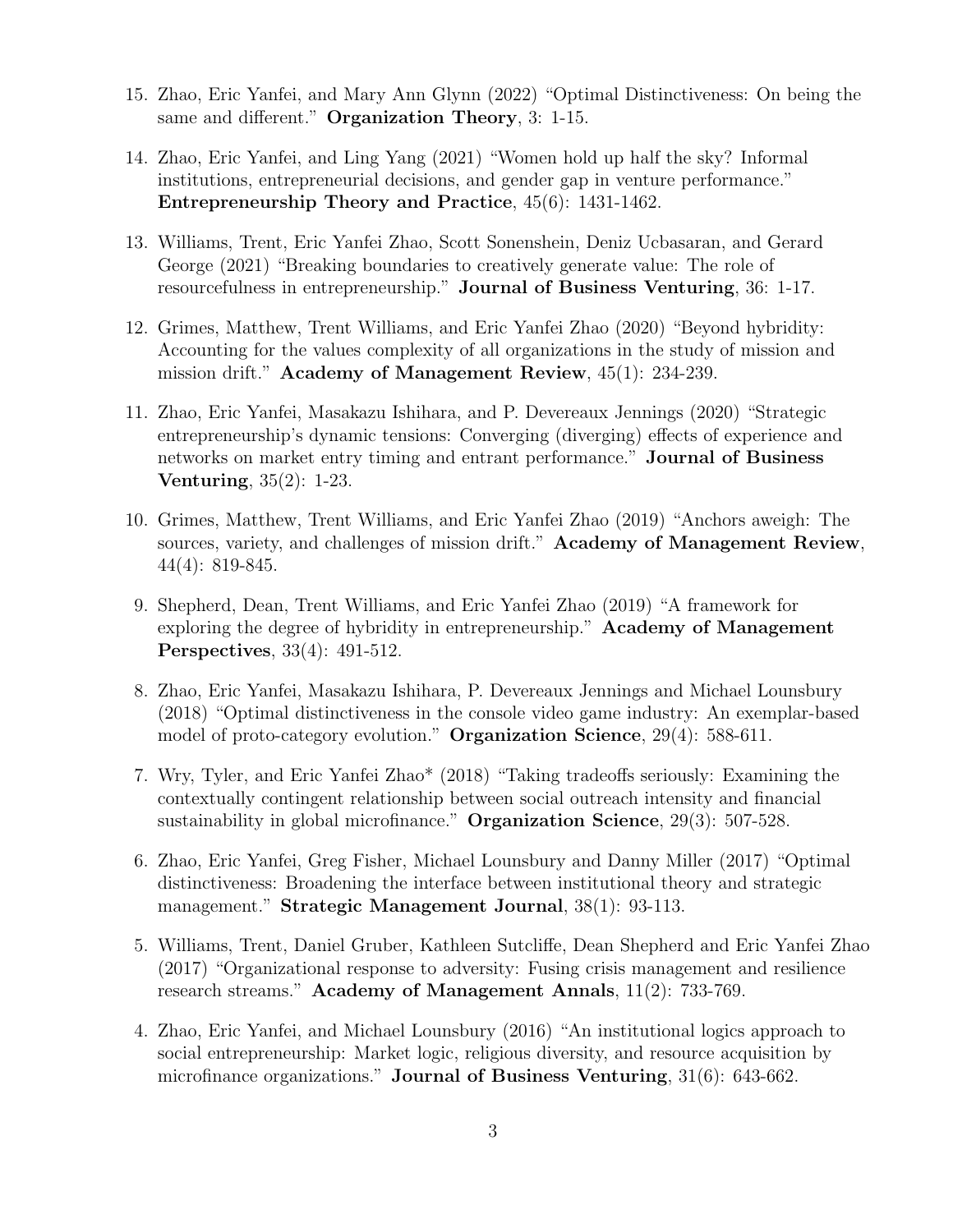- 3. Zhao, Eric Yanfei, and Tyler Wry (2016) "Not all inequality is equal: Deconstructing the societal logic of patriarchy to understand microfinance lending to women." Academy of Management Journal, 59(6): 1994-2020.
- 2. Cobb, Adam, Tyler Wry and Eric Yanfei Zhao\* (2016) "Funding financial inclusion: Institutional logics and the contextual contingency of funding for microfinance organizations." Academy of Management Journal, 59(6): 2103-2131.
- 1. Zhao, Eric Yanfei, Masakazu Ishihara and Michael Lounsbury (2013) "Overcoming the illegitimacy discount: Cultural entrepreneurship in the U.S. feature film industry." Organization Studies, 34(12): 1747-1776.

## Publications in Leading Chinese Journals

- 2. Guo, Hai, Yonghui Li, and Eric Yanfei Zhao (2020) "To be different, or to be the same: Literature review and prospect." Nankai Business Review, 23(6): 214-224.
- 1. Zhao, Eric Yanfei, and Yong Li (2019) "Institutions and entrepreneurship: Broadening and contextualizing institutional theory in entrepreneurship research." Quarterly Journal of Management, 2: 15-25.

### Book Chapters and Refereed Conference Proceedings

- 9. Zhu, David Hongquan, and Eric Yanfei Zhao (2018) "Empirical design and analysis using panel data." In Empirical Methods in Organization and Management Research. Ed. Xiaoping Chen and Wei Shen. Beijing, China: Peking University Press. [in Chinese]
- 8. Zhao, Eric Yanfei, and Matthew Grimes (2016) "Commercial pressures, organizational identity commitments, and mission drift among social enterprises." Academy of Management Best Paper Proceedings (OMT).
- 7. Zhao, Eric Yanfei (2014) "Mission drift in microfinance: An exploratory empirical approach based on ideal types." Research Methodology in Strategy and Management, 9: 77-109. Special Issue on Research Methods in Social Entrepreneurship.
- 6. Lounsbury, Michael, and Eric Yanfei Zhao (2013) "Neo-institutional Theory." In Oxford Bibliographies in Management. Ed. Ricky Griffin. New York: Oxford University Press.
- 5. Zhao, Eric Yanfei (2012) "The sustainability of social ventures: The financial-social performance debate in microfinance." Academy of Management Best Paper Proceedings (SIM).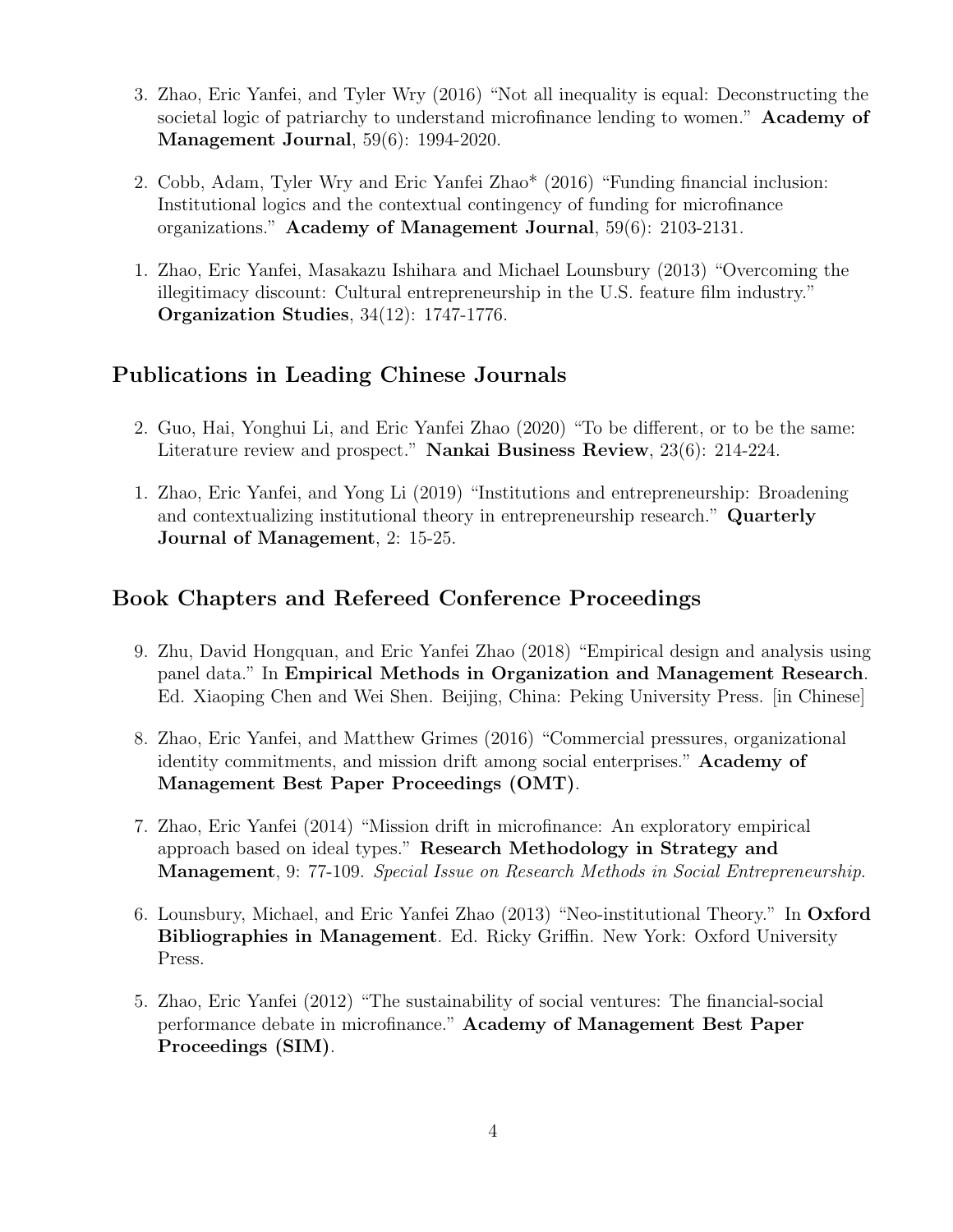- 4. Zhao, Eric Yanfei, Masakazu Ishihara and P. Devereaux Jennings (2012) "Competing imitation strategies in the U.S. video game market." Academy of Management Best Paper Proceedings (BPS).
- 3. Zhao, Eric Yanfei, and Tyler Wry (2011) "Societal patriarchal logics and the emergence of microfinance organizations." Academy of Management Best Paper Proceedings  $(OMT)$ .
- 2. Zhao, Eric Yanfei (2009) "Compensatory legitimation: Naming strategies and the categorical imperative." Academy of Management Best Paper Proceedings (BPS).
- 1. Zhao, Eric Yanfei, Stan Xiao Li and Masakazu Ishihara (2008) "Category spanning, naming strategies and performance implications in the U.S. film industry." Academy of Management Best Paper Proceedings (OMT).

### Refereed Conference Presentations

- Academy of Management Annual Conference, 2008-2022
- Academy of International Business, 2011-2012
- European Group for Organization Studies, 2008-2022
- INFORMS, 2012
- International Association for Chinese Management Research, 2018-2021
- Strategic Management Society Annual Conference, 2013, 2016 (HK), 2020

### Invited Talks and Workshops

- 2022: Hong Kong Polytechnic University, USI Lugano
- 2021: University of Colorado, Boulder, Renming University, Xian Jiaotong University, University of Arkansas

• 2020: University of New South Wales, University of Alberta, Beijing University of Posts and Telecommunications, Shanghai University

• 2019: University of South Carolina, Tsinghua University, Peking University, Renmin University, Shandong University, Sun Yat-sen University, University of Electronic Science and Technology, HEC Paris, EMLYON Business School, Grenoble Ecole de Management, National University of Singapore

• 2018: Hong Kong University of Science and Technology, IACMR Keynote on Responsible Research for a Better World, Tsinghua University, Shanghai University of Finance and Economics, ShanghaiTech University, University of Electronic Science and Technology, Renmin University, Shenzhen University, Chinese University of Hong Kong (Shenzhen)

- 2017: University of Alberta WCRS Tech Entrepreneurship
- 2016: London Business School Organizations with Purpose Workshop, Tsinghua University

• 2015: University of Washington WCRS Tech Entrepreneurship, University of Alberta Institutions Conference, University of Michigan Colloquium of Social Innovation (COSI) Workshop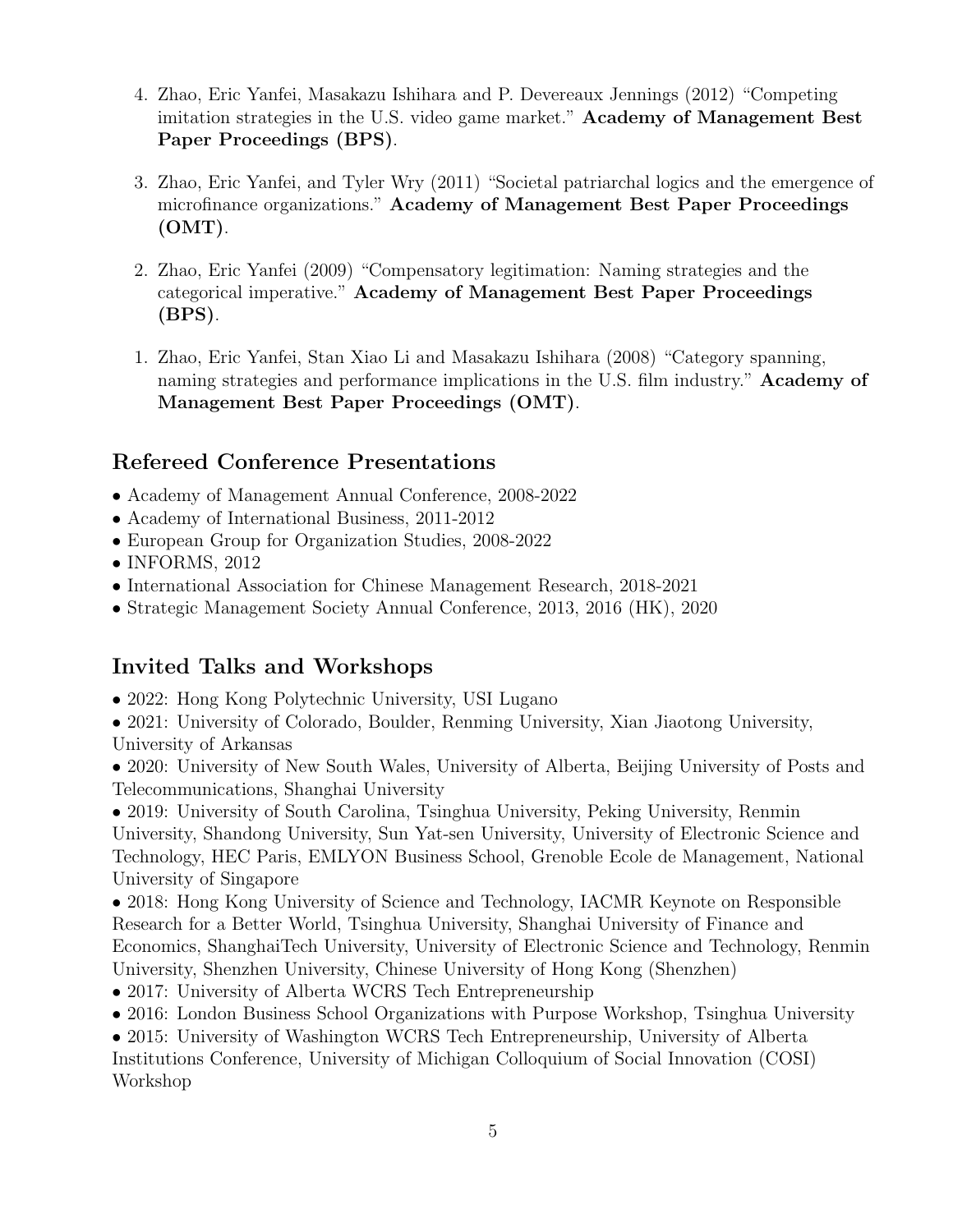• 2014: Queen's University Colloquium of Social Innovation (COSI) Workshop, University of Washington WCRS Tech Entrepreneurship, University of Minnesota, University of Wisconsin, University of Western Ontario, Chinese University of Hong Kong, Georgia State University, HEC Paris

• 2013: Indiana University, University of Arizona, Singapore Management University, Hong Kong University, INSEAD Strategy & Entrepreneurship and Family Enterprise (joint talk), National University of Singapore, Brown University Sociology & CV Starr Program in Entrepreneurship (joint talk), Temple University, University of Delaware, University of Washington WCRS Tech Entrepreneurship, Simon Fraser University Inequality, Institutions and Organizations Workshop, INSEAD-OMT-ASQ Workshop on Org. Theory and New Venture Creation

• 2012: Harvard Business School Social Innovation Workshop

• 2011: University of Alberta, Harvard University NBER Nanotechnology Workshop, Boston College ABC Network (Alberta, Harvard, CBS), University of Washington WCRS Tech Entrepreneurship

• 2010: University of Alberta Culture and Organizations Workshop, University of Oregon WCRS Tech Entrepreneurship

# Professional Services

Senior Editor, Management and Organization Review, 2020-2022, 2022-2025 Deputy Editor, Organization & Environment, 2020-2022 Field Editor, Quarterly Journal of Management (in Chinese), 2022- Guest Editor, Journal of Business Venturing, 2019-2021

Editorial Board:

- Academy of Management Journal, 2018-2020, 2020-2022
- Academy of Management Review, 2017-2020
- Journal of Business Venturing, 2016-
- Journal of Management, 2020-
- Organization Science, 2021-

Ad hoc reviewer for:

- Academy of Management Journal, 2014-2017
- Administrative Science Quarterly, 2012-
- American Sociological Review, 2019-
- Journal of Business Venturing, 2012-2015
- Journal of International Business Studies, 2016-
- Journal of Management Studies, 2012-
- Management Science, 2019-
- Organization Science, 2014-2021
- Organization Studies, 2013-
- Organization Theory, 2021-
- Strategic Entrepreneurship Journal, 2017-
- Strategic Management Journal, 2014-
- Strategic Organization, 2014-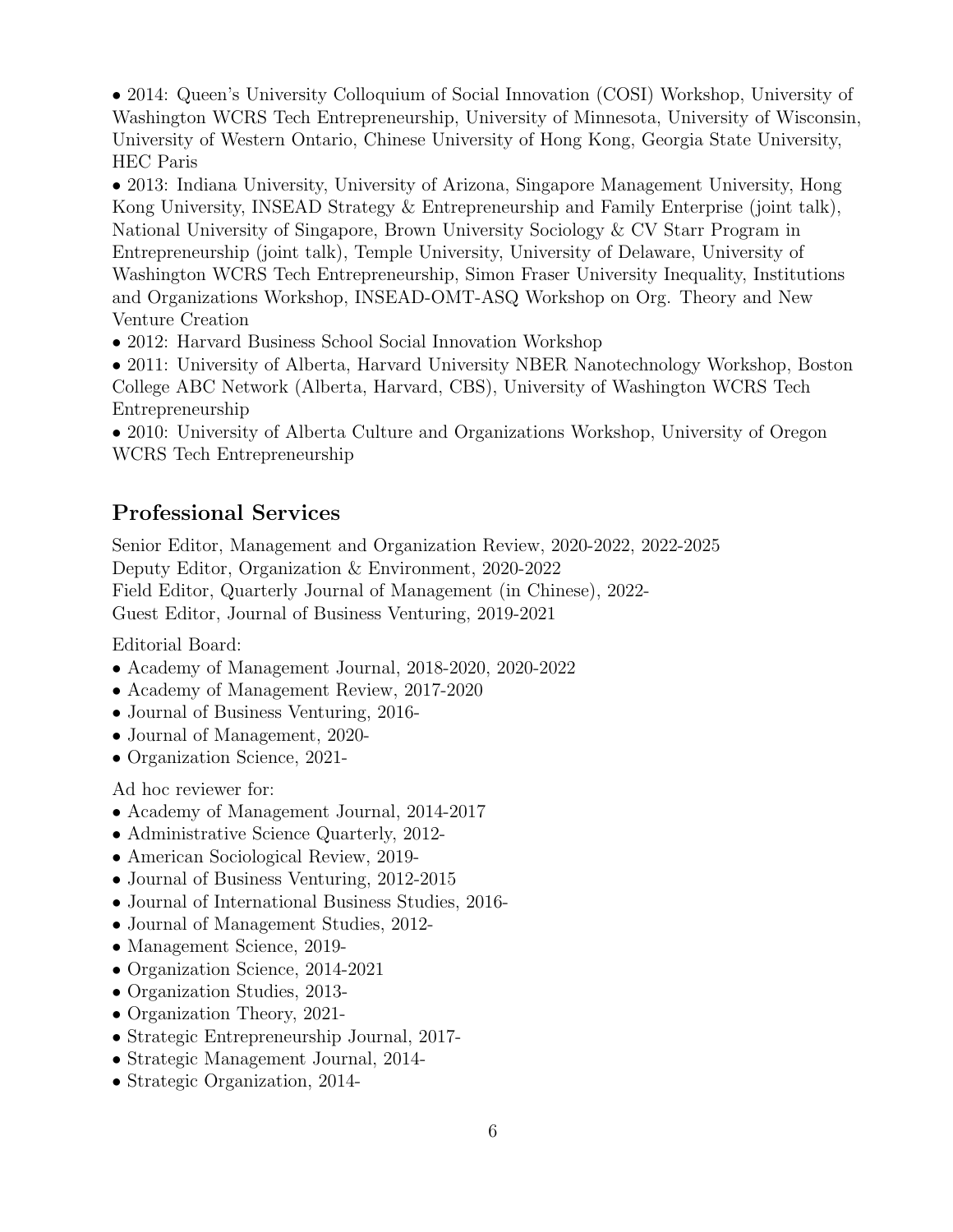• Strategy Science, 2019-

Academic Community Organizing/Speaking Activities:

- Keynote Address, China Social Entrepreneurship Forum, 2021
- Distinguished Speaker, Finding Your Research Identity and Purpose, IACMR, 2021

• Distinguished Speaker, Corporate Social Responsibility Research Conference, IACMR & Journal of Business Ethics, 2021

• Discussant, CSR & The Internationalization of Chinese Firms Symposium, IACMR, 2021

• Distinguished Speaker, Cultural Entrepreneurship within, outside, between and across Categories, Academy of Management, 2020

- Faculty Mentor, ENT e-Encounters with Junior Scholars, Academy of Management, 2020
- Faculty Mentor, OMT Online Meetups, Academy of Management, 2020, 2021
- Faculty Mentor, OMT Doctoral Student Consortium, Academy of Management, 2020
- Co-Organizer, PDW on Optimal Distinctiveness, Academy of Management, 2017-2019, 2021
- Co-Organizer, PDW on Entrepreneurial Resourcefulness, Academy of Management, 2019
- Organizer, Research Workshop on Scholarly Writing, Chinese Management Scholar's Community, 2019
- Co-Organizer, Macro Track Doctoral Consortium, IACMR, 2018-2020
- Co-Organizer, Macro Track Junior Faculty Consortium, IACMR, 2018-2020
- Discussant, London Business School Organizations with Purpose Conference, 2016
- Mentor, Chinese Management Scholar's Community, 2016-

Research and Award Committees:

- Co-Chair, Research Committee, IACMR, 2021-2024
- Member, Research Committee, IACMR, 2018-2021
- Review Committee, Strategic Management Society PhD Paper Prize, 2016-2019
- Member, Reviewer Committee, The Kwok Leung Dissertation Grant, IACMR, 2019-2020
- Member, Reviewer Committee, Responsible Research in Management Award, 2018-2020
- Member, OMT Best Student Paper Award Committee, Academy of Management, 2018
- Member, OMT Division Best Paper Award Committee, Academy of Management, 2017
- Member, Louis Pondy Best Dissertation Award Committee, Academy of Management, 2016
- Review Committee, INFORMS/Org. Science Dissertation Proposal Competition, 2016
- Member, SIM Best Student Paper Award Committee, Academy of Management, 2015
- Member, OMT Best Symposium Award Committee, Academy of Management, 2013-2014
- Co-Chair, AOM International Theme Committee Best Dissertation Award, 2012
- Member, Carolyn Dexter Award Committee, Academy of Management, 2012-2014
- Member, International Theme Committee, Academy of Management, 2012-2013
- Member, Joanne Martin Trailblazer Award Committee, Academy of Management, 2012
- Member, OMT Division Research Committee, Academy of Management, 2012-2018
- Advisory Board, Sustainability, Ethics and Entrepreneurship (SEE) Conference, 2013-

Services at the Kelley School and M&E Department:

• Chair, PhD Program in Management and Entrepreneurship, Kelley School of Business, 2018-2022

- Member, Doctoral Program Committee, Kelley School of Business, 2018-2022
- Member, Faculty Recruiting Committee, Kelley M&E Department, 2021-2022